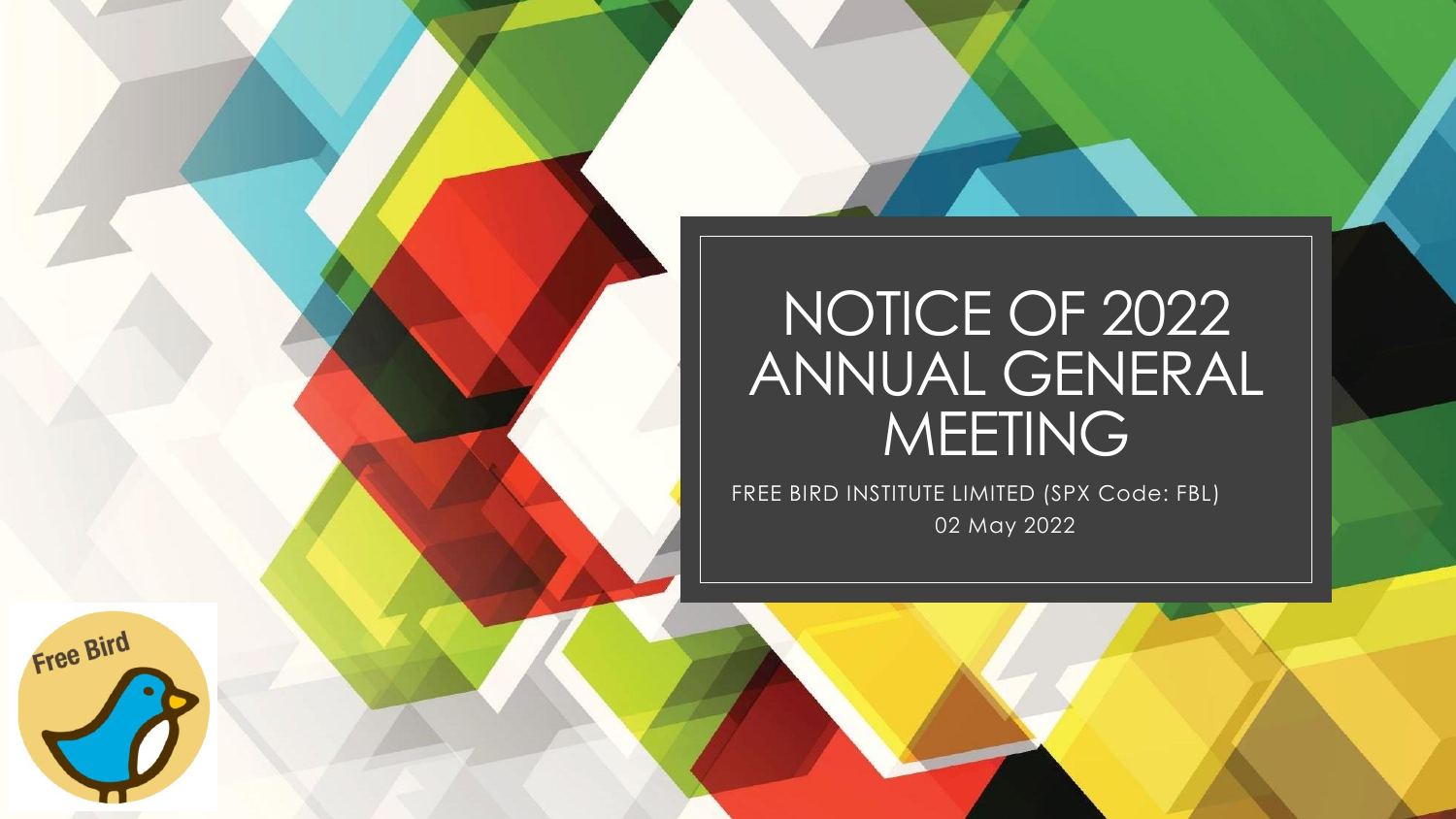# NOTICE

Notice is hereby given that the 2022 Annual General Meeting of the members of Free Bird Institute Limited will be held on Saturday 28 May 2022 at 12pm via Zoom.

# **Order of Business**

- 1. Apologies
- 2. Determination of Proxies and quorum
- 3. Address by the Executive Chairman, Mr Hiroshi Taniguchi
- 4. AGM Presentation by the Chief Financial Officer, Mr Roqiqi Korodrau
- 5. General Business
- 6. Ordinary Business
- 7. Other/Special Business
- 8. Close

We have made provisions for shareholders and stakeholders wishing to attend the AGM virtually and the notes enclosed herein with the Meeting Notice provides more information on this attendance option.

The details of the agenda for the meeting is provided herein.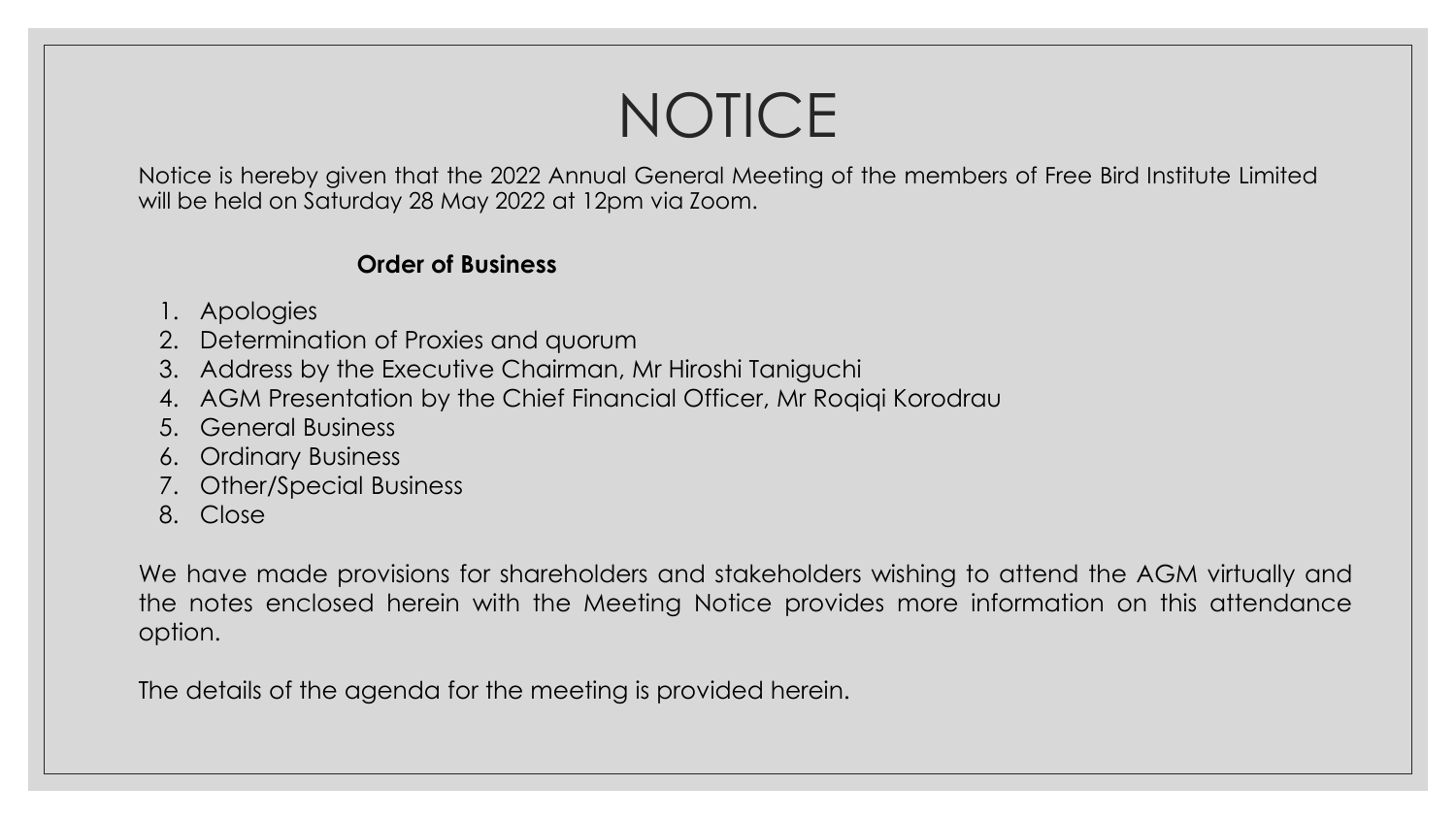# **Agenda**

#### **1. General Business:**

## **Minutes of the last AGM**

To receive, consider and adopt the Minutes of the last Annual General Meeting held on 02 October 2021 as a true and correct record of the meeting.

#### **2. Ordinary Business:**

#### **(a) Audited Financial Statements for the year ended 31 December 2021**

To receive, consider and adopt the Audited Financial Statements for the year ended 31 December 2021 comprising of the statement of financial position, statement of profit or loss and other comprehensive income, statement of changes in equity and statement of cash flows, directors' report, statement by the directors and the Report of the Auditors together with the notes comprising significant accounting policies and other explanatory information for the year then ended.

#### **(b) Appointment and Retirement of Directors**

To consider and if thought fit; pass the following resolutions as ordinary resolutions:

#### **Hiroshi Taniguchi**

Hiroshi retires in accordance with Article 3.4 of the Company's Board Charter and being eligible offers himself for re-appointment as a Director of the Company.

#### **Mereseini Baleilevuka**

Mereseini retires in accordance with Article 3.4 of the Company's Board Charter and being eligible offers herself for re-appointment as a Director of the Company.

#### **Waisale Iowane**

Waisale retires in accordance with Article 3.4 of the Company's Board Charter and being eligible offers himself for re-appointment as a Director of the Company.

## **Yoko Ishimoda Nameki**

Yoko retires in accordance with Article 3.4 of the Company's Board Charter and being eligible offers herself for re-appointment as a Director of the Company.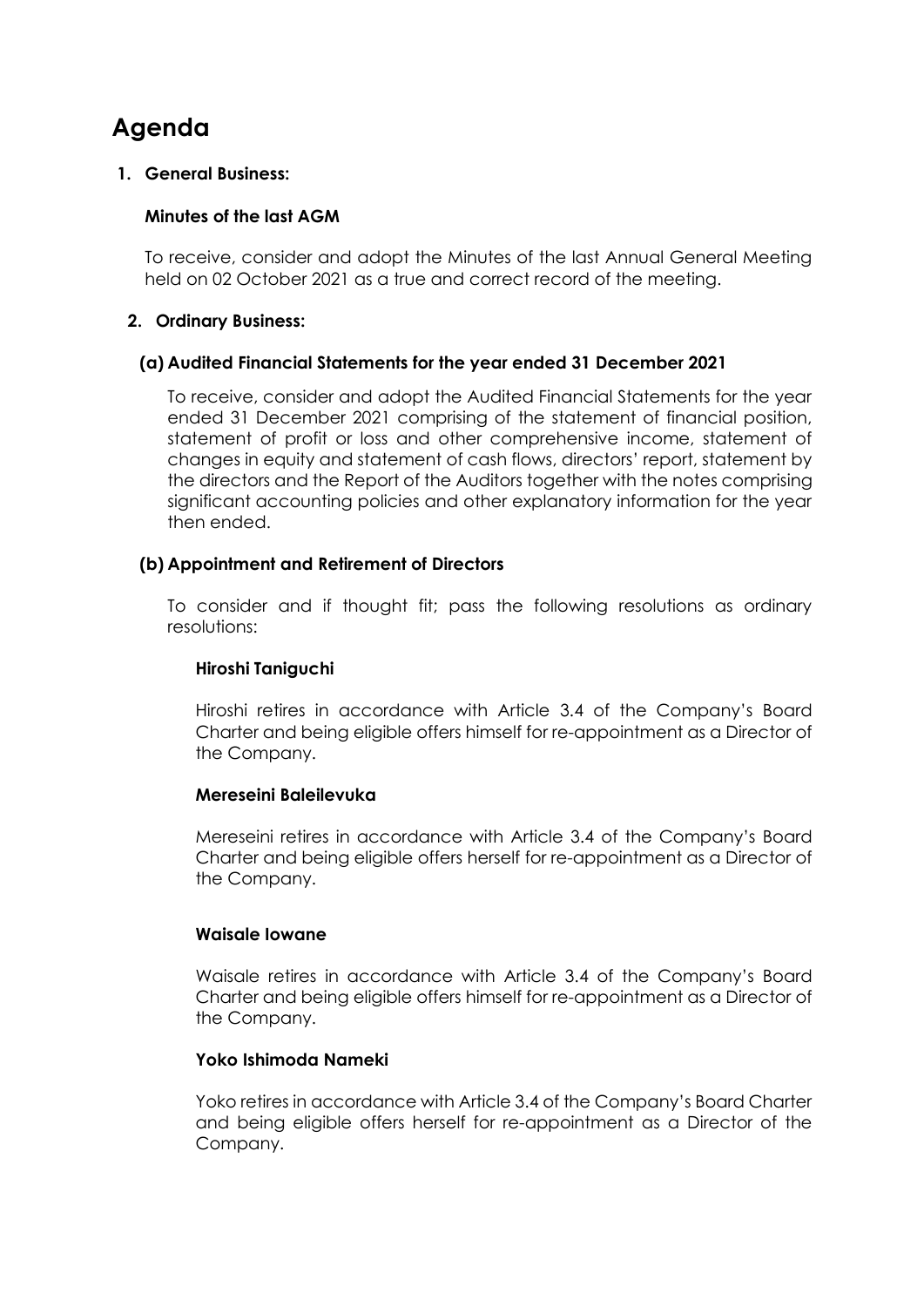#### **Adi Litia Qionibaravi**

Adi Litia retires in accordance with Article 3.4 of the Company's Board Charter. In line with Article 3.5 of the Board Charter, she will not be offering herself for re-appointment as a Director of the Company.

#### **Yoshinobu Higashi**

Yoshinobu retires in accordance with Article 3.4 of the Company's Board Charter. In line with Article 3.5 of the Board Charter, he will not be offering himself for re-appointment as a Director of the Company.

#### **Latileta Qoro**

Lati retires in accordance with Article 3.4 of the Company's Board Charter. In line with the same Article, she will not be offering herself for reappointment as a Director of the Company.

## **(c) Appointment of Auditors**

To consider, and if thought fit, to pass the following resolution as an ordinary resolution:

Pursuant to the Articles of Association of the Company, Messrs KPMG, Chartered Accountants, be and are hereby appointed as the Auditors of the Company to hold office, from the conclusion of this Annual General Meeting to the conclusion of the next Annual General Meeting of the Company at a remuneration as may be decided by the Board with the mutual consent of the auditors.

## **(d) Final Dividends 2021**

The Board proposes that no further dividend be declared with respect to the 2021 financial year and that the interim dividend declared in November 2021 be considered final dividend for 2021.

#### **Special Business:**

All other business transacted at an AGM is special business.

By order of the Board of Directors.

**Roqiqi Korodrau** Company Secretary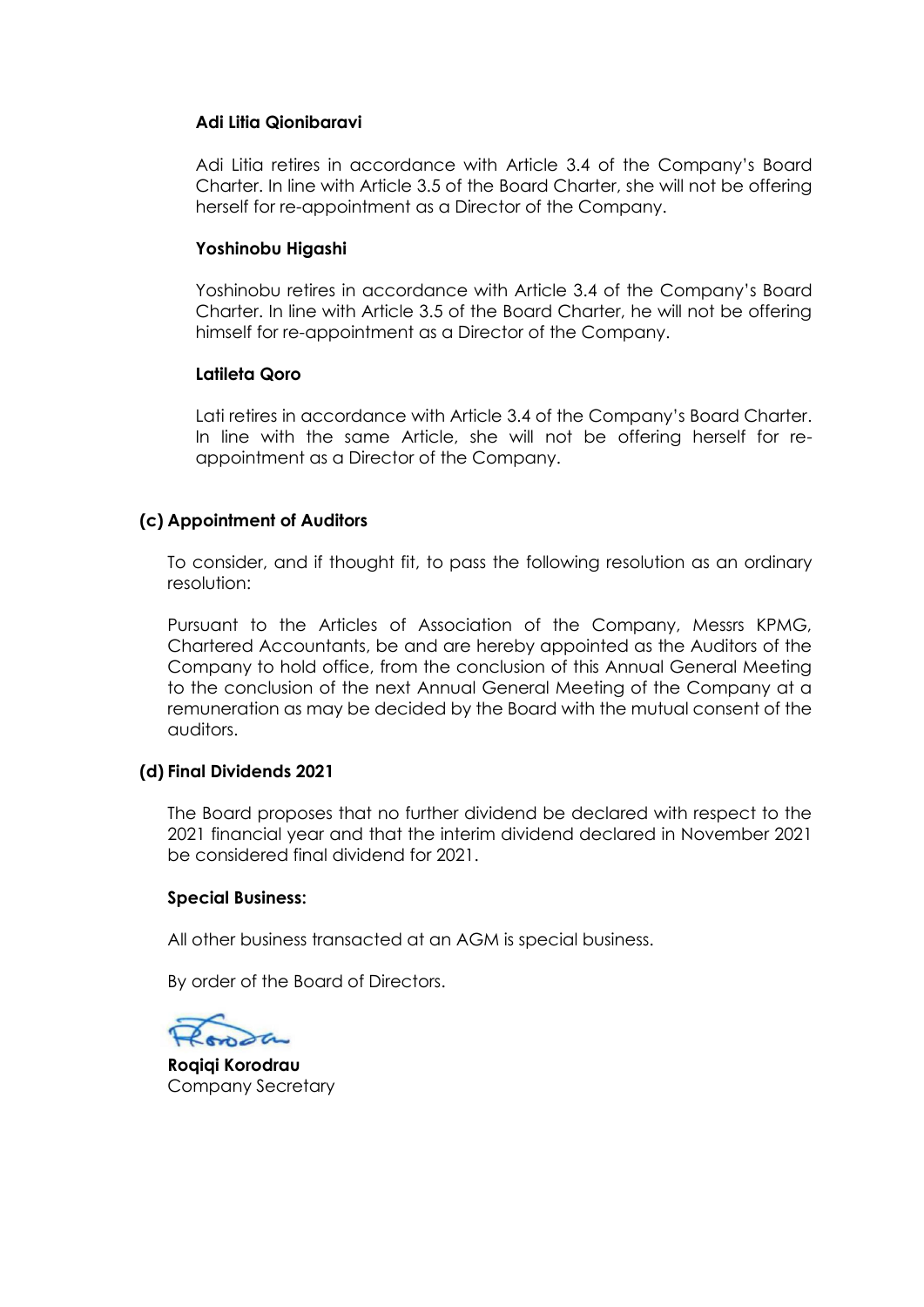#### **NOTES:**

- *1. Explanatory Notes containing information in relation to each of the following resolutions accompanies the Notice of Meeting.*
- *2. A member who is unable to attend the meeting is entitled to appoint a proxy to attend the meeting and vote on his behalf.*
- *3. The proxy need not be a member of the company or the proxy must be a member of the Company [in accordance with Articles of Association of the Company]*
- 4. *A proxy form is enclosed with this notice of meeting. To be effective the form must reach the registered office of the company not less than 48 hours before the time for holding the meeting.*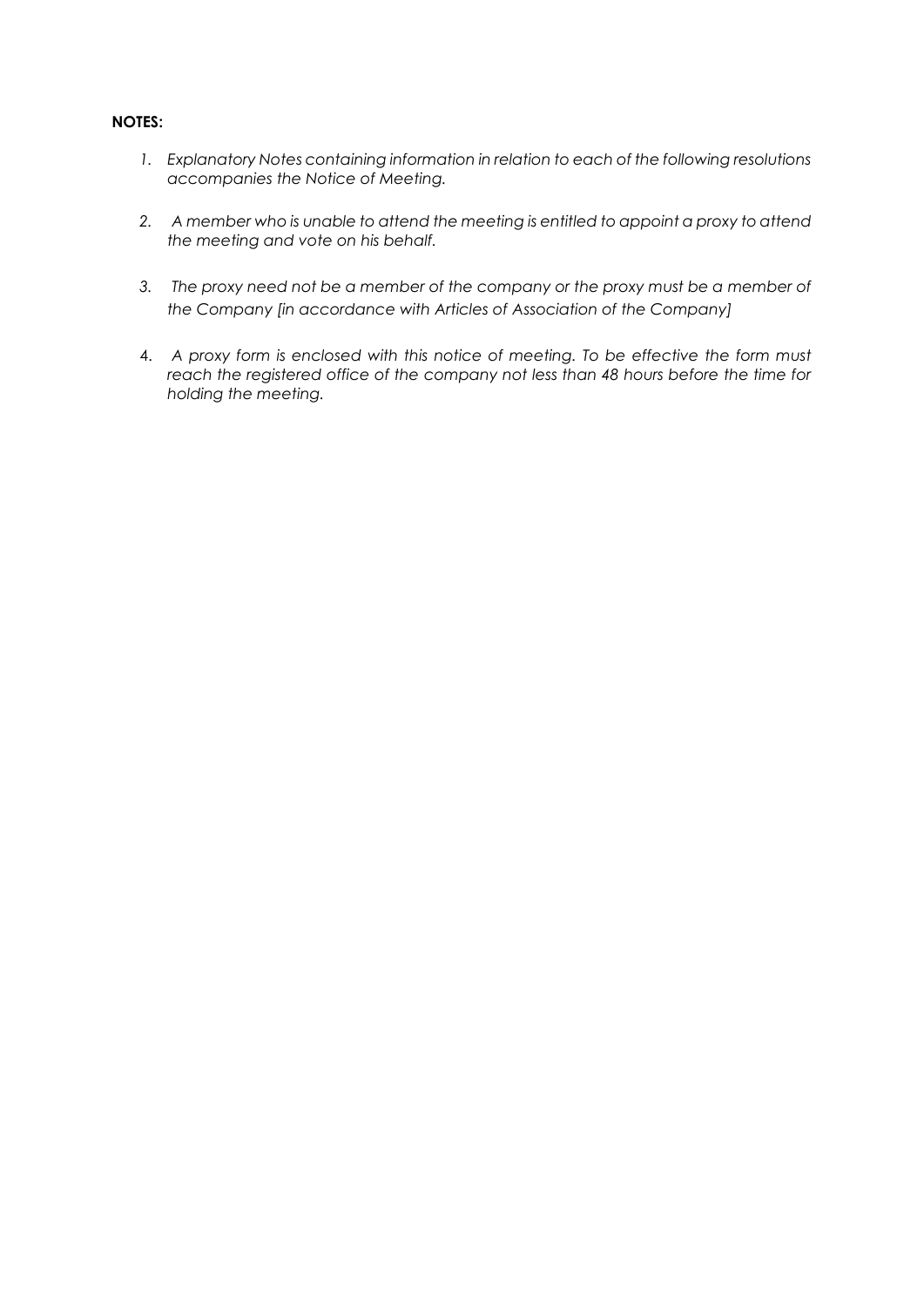# **Explanatory Notes**

The following notes are intended to provide shareholders with sufficient information to assess the merits of the resolutions contained in the Notice of the Annual General Meeting.

The Directors recommend that all the Shareholders read these explanatory notes in full before making any decision in relation to the Resolutions.

The following information should be noted in respect of the various matters contained in the Notice of Meeting.

## **(a) Adoption of Financial Statements**

The Audited financial statements for the year ended 31 December 2021 comprising of the statement of financial position, statement of profit or loss and other comprehensive income, statement of changes in equity and statement of cash flows, Reports of the Directors and Auditors included in the 2021 Annual Report will be tabled to the shareholders at the AGM for consideration and adoption in line with the Company's Articles of Association and relevant provisions of the Companies Act 2015.

The Chairman of the meeting will allow a reasonable opportunity for shareholders to ask relevant questions about or make comments on these reports. Shareholders will be given a reasonable opportunity to ask the company/auditor questions about the conduct of the audit and the content of the Directors'/Auditors' Report. Questions that cannot be answered at the AGM needs to be addressed through a market announcement by the Company within a reasonable timeframe.

## **(b) Election of Directors**

## **(i) Hiroshi Taniguchi**

Hiroshi is an avid businessman who is also the founder of the Company. In addition to this, he also holds the position of Chief Executive Officer.

His rapid growth mind-set and processual strategic approach has given him the ability to identify new business opportunities that has enabled the Company to diversify and expand its operations over the years. With an extensive experience in the Asian market, he is able to recognise the demands of the market and effectively allocate the appropriate resources and skills where necessary in the Company.

He also holds the position of Executive Chairman for the parent company, South Pacific Free Bird Co Ltd in Japan, an adviser of Scala Partners Ltd in Japan & Myanmar and a committee member of several Charitable Trusts in Japan.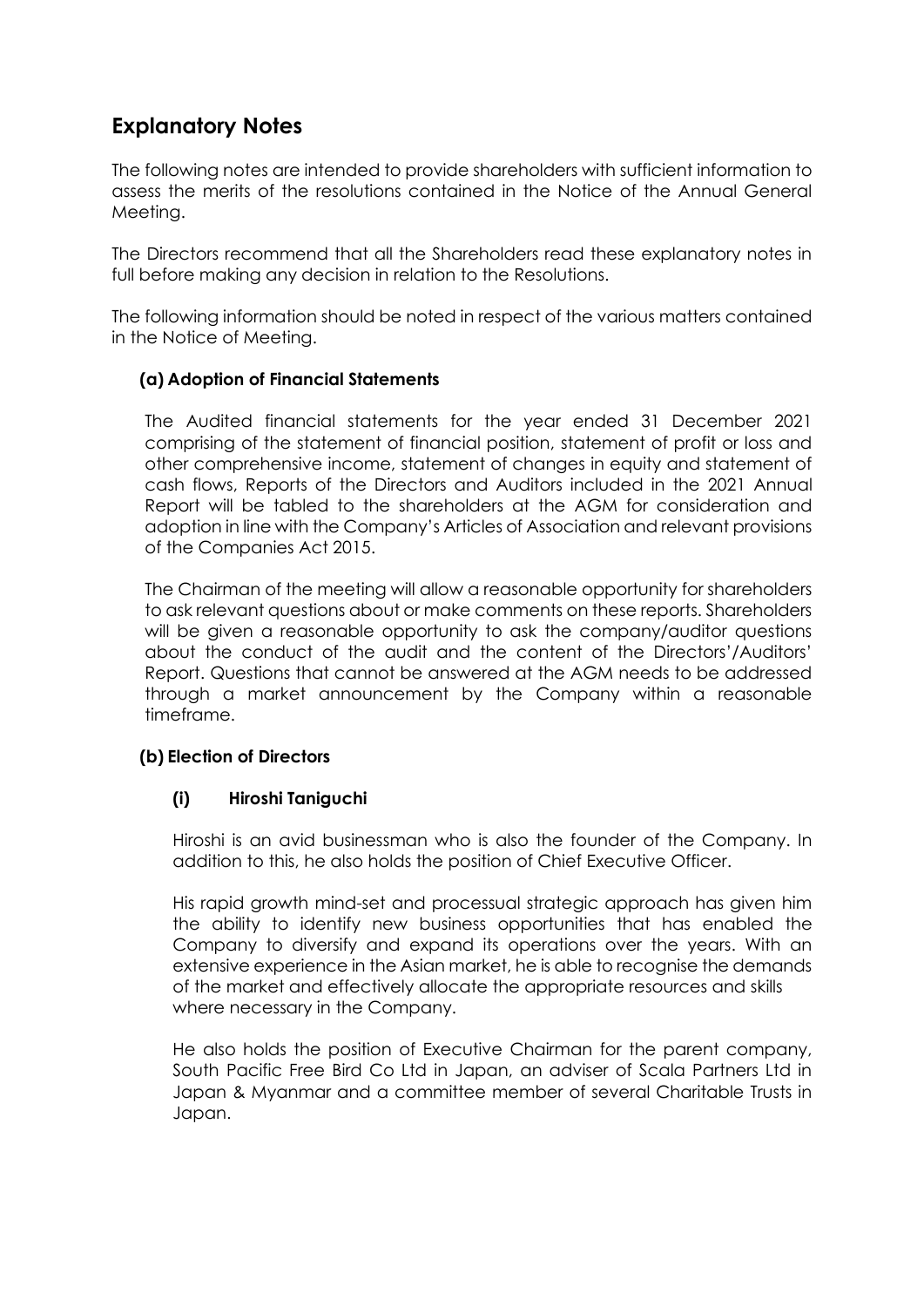# **Explanatory Notes (continued)**

## **Election of Directors (continued)**

## **(ii) Mereseini Baleilevuka**

Mereseini is a teacher by profession and a serial entrepreneur with over 20 years of teaching experience in Fiji. She also holds the position of Chief Operating Officer at the Company.

Her vast experience in the education sector gives her the ability to strategically design the appropriate curriculum to suit the students.

Her familiarity with the business for over 10 years gives her the profound knowledge and skills to conceptualise growth and effectively communicate with key stakeholders of the business.

She holds a Bachelor of Arts degree in Education and English literature from the University of the South Pacific.

## **(iii) Waisale Iowane**

Waisale is a finance professional with over 10 years of experience including over 4 years in the professional service firms including the big 4.

His contribution in the business as the former Chief Financial Officer was key in driving innovation as well as supporting the growth and expansion plans of the business. His transformational leadership ability facilitates the necessary adaptive changes and value creation that are eminent in today's ever changing business landscape.

He holds a Bachelor of Commerce degree in Accounting & Banking from the University of the South Pacific and is an alumnus of Leadership Fiji. He is also a Certified Practising Accountant with CPA Australia and a Chartered Accountant with the Fiji Institute of Accountants.

## **(iv) Yoko Ishimoda Nameki**

Yoko has over 15 years of extensive experience in sales in the educational tourism sector both in the USA and Japan. This is demonstrated in the key roles she held in the past as a Director of the Japanese department for the SISA English language school in California and as the General Manager sales of the High School department for the parent company South Pacific Free Bird Co Ltd. Her understanding of the market and customer needs has led to the Company's successful market penetration and continuous development of the high school market in Japan over the years.

She holds a Bachelor of Business Management degree from Fort Hays State University in Kansas, USA.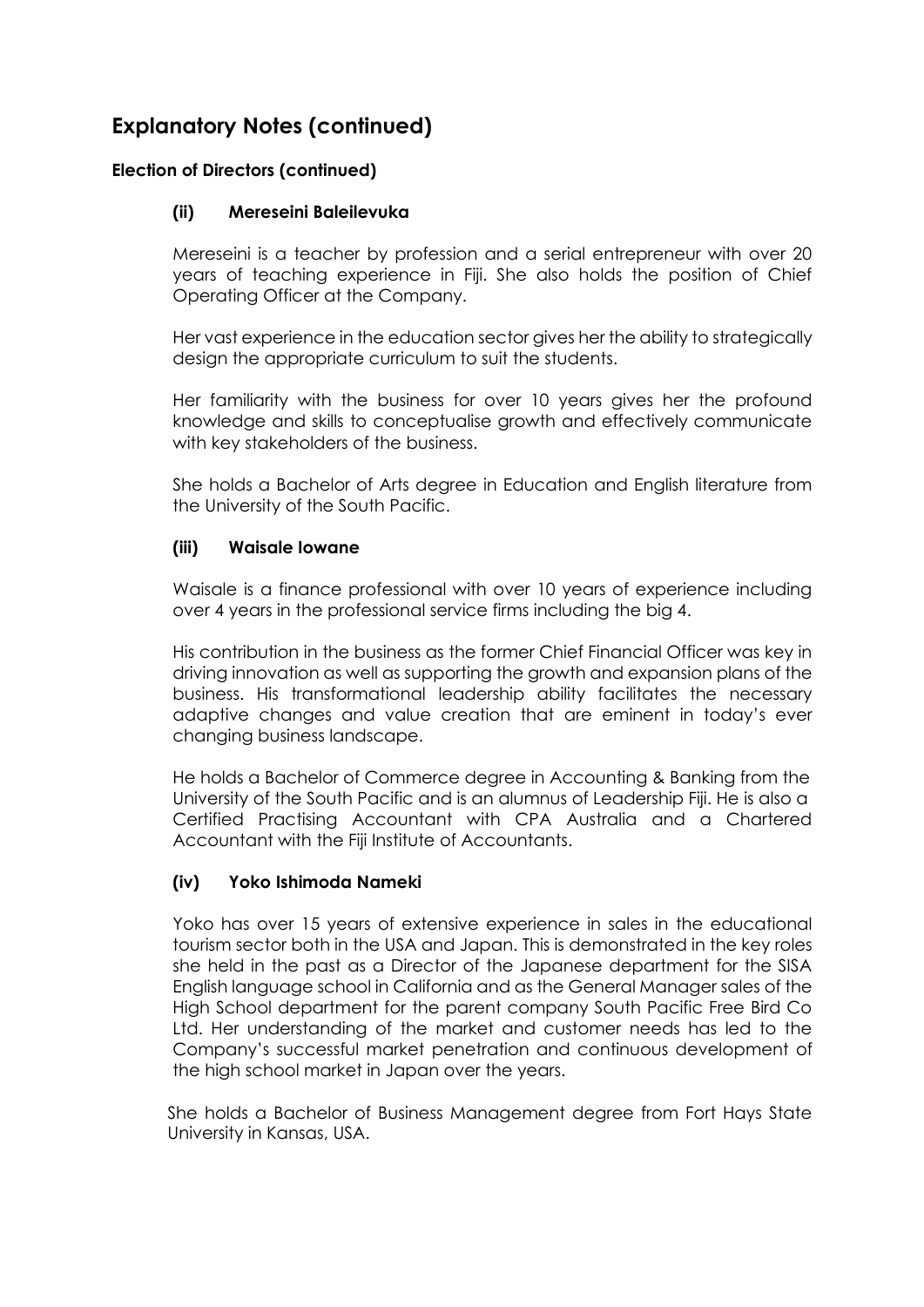## **(c) Appointment of Auditors**

The Board proposes to re-appoint the retiring Auditors to hold office from the conclusion of this meeting until conclusion of the next Annual General Meeting at a remuneration as may be mutually agreed between the Board and the Auditors. The retiring Auditors Messrs KPMG, Chartered Accountants, being eligible, offer themselves for appointment.

## **(.d) Final Dividends 2021**

In November 2021, the Board had declared an interim dividend of \$0.75/share totalling \$1.5 million dividends declared.

The market share price at the time of declaration was \$3.25 which meant the return on investment was 23.08%

The Board proposes that no further dividend be declared with respect to the 2021 financial year and that the interim dividend declared in November 2021 be considered final dividend for 2021.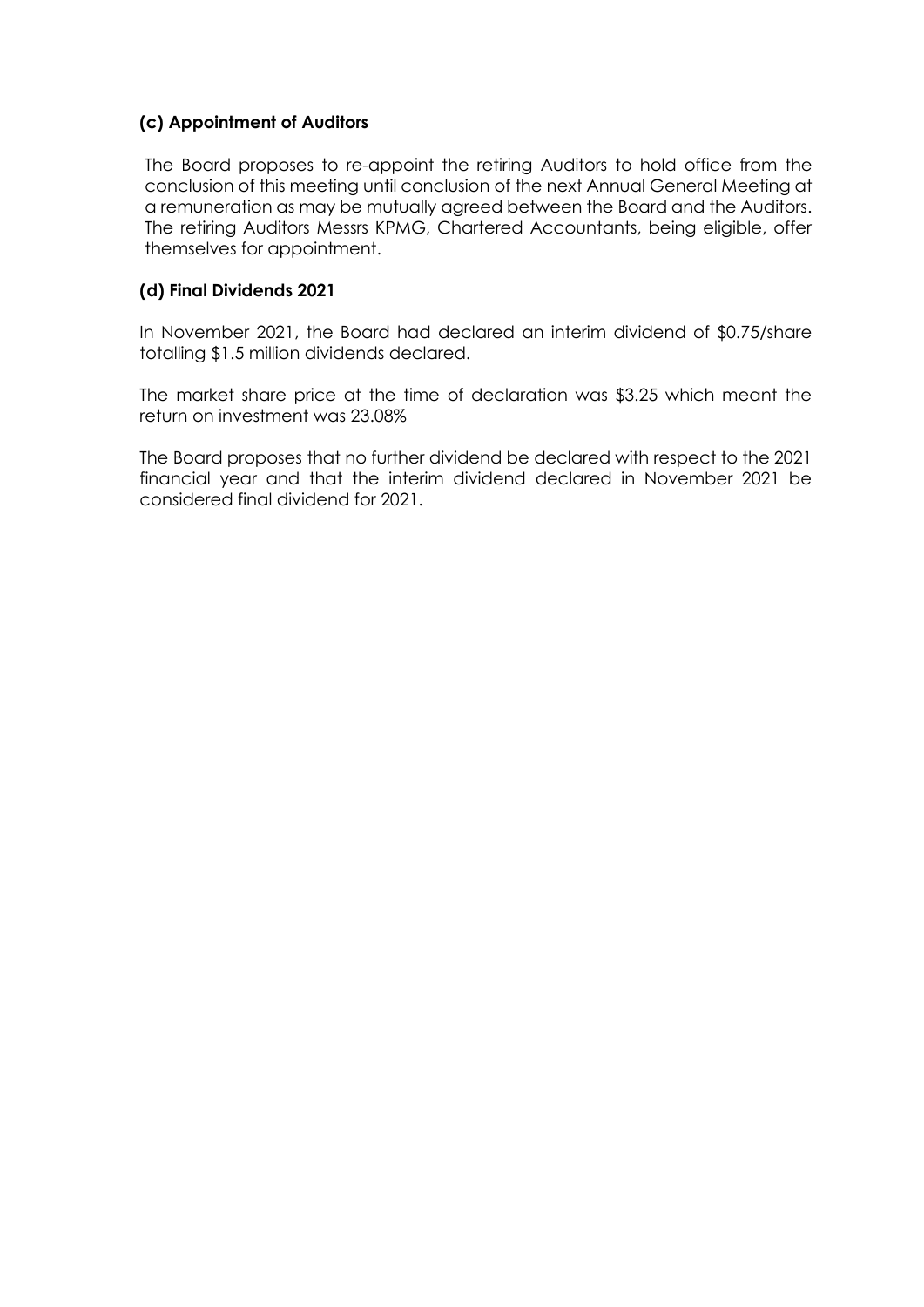## **Proxy Form**

Name of Member: \_\_\_\_\_\_\_\_\_\_\_\_\_\_\_\_\_\_\_\_\_\_\_\_\_\_\_\_\_\_\_\_\_\_\_\_\_\_\_\_

Registered Address: **Example 2018** 

SIN: \_\_\_\_\_\_\_\_\_\_\_\_\_\_\_\_\_\_\_\_\_\_\_\_\_\_\_\_\_\_\_\_\_\_\_\_\_\_\_\_

I/We, being the member(s) of \_\_\_\_\_\_\_\_\_\_\_\_\_\_\_\_\_\_\_ shares of the above-named Company, hereby appoint: Name \_\_\_\_\_\_\_\_\_\_\_\_\_\_\_\_\_\_\_\_\_\_\_\_\_\_\_\_\_\_\_, of \_\_\_\_\_\_\_\_\_\_\_\_\_\_\_\_\_\_\_\_\_\_\_\_ or failing that; Name and the set of the set of the set of the set of the set of the set of the set of the set of the set of the set of the set of the set of the set of the set of the set of the set of the set of the set of the set of the proxy to attend and vote on a show of hands and poll on my/our behalf at the Annual General Meeting of the Company, to be held on Saturday 28 May 2022 at 12pm via Zoom and at any adjournment thereof in respect of such resolutions and in such manner as are indicated below:

| <b>Resoluti</b> | <b>Resolutions</b>                                                     | <b>Optional</b> |                |         |
|-----------------|------------------------------------------------------------------------|-----------------|----------------|---------|
| on No.          |                                                                        | For             | <b>Against</b> | Abstain |
|                 | Business: Adoption of 2021 AGM<br>General<br>Minutes                   |                 |                |         |
|                 | <b>Ordinary Business:</b>                                              |                 |                |         |
| 2(a)            | Adoption of Financial Statements                                       |                 |                |         |
| $2(b)$ (i)      | Election of Director - Hiroshi Taniguchi                               |                 |                |         |
| $2(b)$ (ii)     | Election of Director - Mereseini Baleilevuka                           |                 |                |         |
| $2(b)$ (iii)    | Election of Director - Waisale Iowane                                  |                 |                |         |
| $2(b)$ (iv)     | Election of Director - Yoko Ishimoda Nameki                            |                 |                |         |
| 2(c)            | Appointment of Auditors                                                |                 |                |         |
| 2(d)            | Ratification of no dividend payment                                    |                 |                |         |
|                 | (Any other business in conformity with the<br>Articles of Association) |                 |                |         |

Signed this \_\_\_\_\_\_\_\_\_\_\_\_\_\_\_\_\_day of \_\_\_\_\_\_\_\_\_\_\_\_\_\_\_ 2022.

Signature of Member(s) \_\_\_\_\_\_\_\_\_\_\_\_\_\_\_\_\_\_\_\_\_\_\_\_\_\_\_\_\_\_\_\_\_\_\_\_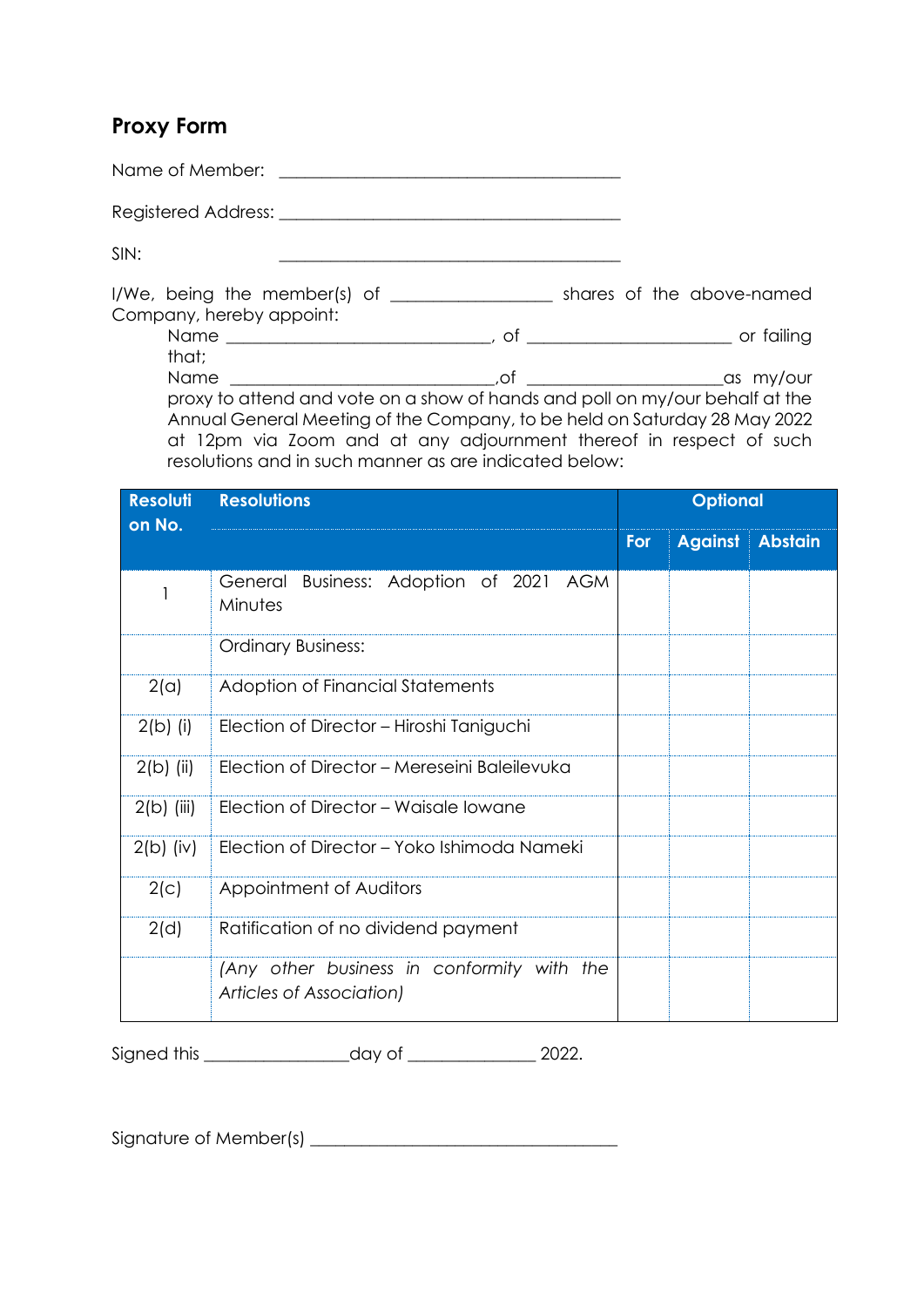# **Proxy Form (continued)**

## **Notes:**

- 1. \*It is optional to put an 'X' in the appropriate column against the resolutions indicated in the Box. If you leave the 'For'/'Against'/'Abstain' column blank against any or all Resolutions, your Proxy will be entitled to vote in the manner as he/she thinks appropriate.
- 2. If you mark the Abstain box for a particular Item, you are directing your proxy not to vote on your behalf on a show of hands or on a poll and your votes will not be counted in computing the required majority to conduct a poll.
- 3. If a representative of the corporation is to attend the meeting, "Appointment of Corporate Representative" should be filled in. If the Corporate Representative wishes to appoint a Proxy, this Form must be duly filled in.
- 4. This Proxy Form must be received by the Company:
	- (i) via mail : The Company Secretary Free Bird Institute Limited P.O Box 11065 Waimalika, Nadi, Fiji

## **OR**

(ii)Hand delivered to:

Office 1, First Floor, Lot 13 Commercial Street, Concave Subdivision, Namaka, Nadi, Fiji

## **OR**

(iii) Email to: [companysecretary@fbi.ac.fj](mailto:companysecretary@fbi.ac.fj)

**By/before 12pm on 26th May 2022**, being 48 hours before the commencement of the meeting. Any Proxy Form received after the specified time and date will not be valid for the scheduled meeting.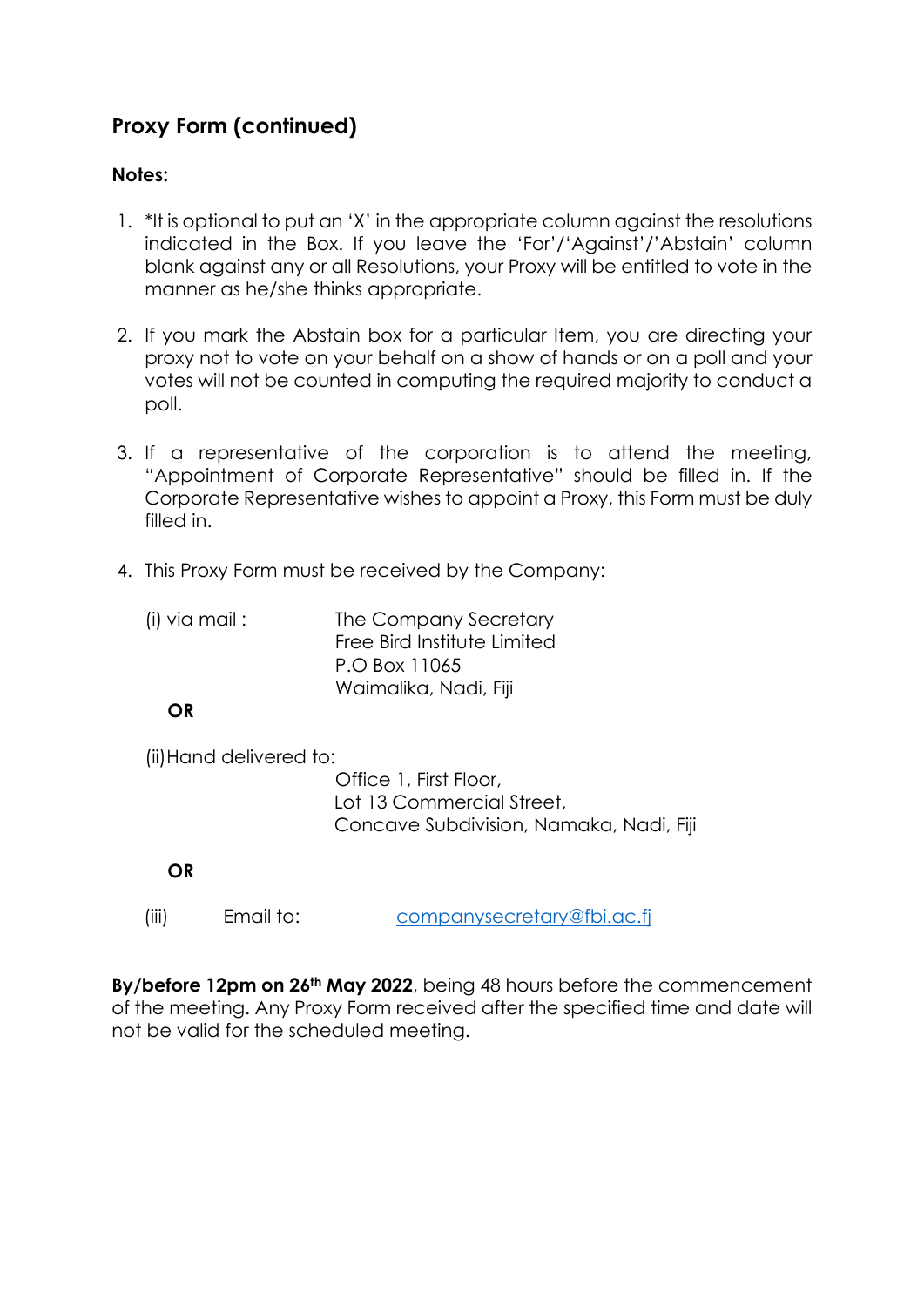# **Appointment of Corporate Representative**

This form may be used by a Company or other body corporate which is a security holder or which has been appointed as a proxy by a security holder.

|                                      | Insert the name of the body corporate making the appointment.                |                                                                                                       |
|--------------------------------------|------------------------------------------------------------------------------|-------------------------------------------------------------------------------------------------------|
| Hereby appoints                      |                                                                              |                                                                                                       |
|                                      | one representative may exercise the body corporate's powers at any one time. | Insert the name of the appointee. Please note that multiple representatives can be appointed but only |
| to act as its representative at:     |                                                                              |                                                                                                       |
| $\Box$ All meetings: OR              |                                                                              |                                                                                                       |
| $\Box$ the meeting held on $\_\_$    | (insert date)                                                                |                                                                                                       |
| Of Free Bird Institute Limited.      |                                                                              |                                                                                                       |
| Signatures – this must be completed. |                                                                              |                                                                                                       |
|                                      | <b>Director</b>                                                              | Sole Director & Sole Secretary                                                                        |
| Common Seal                          |                                                                              |                                                                                                       |
| (if applicable)                      | Director/Company Secretary                                                   | Date                                                                                                  |

#### **Notes:**

- 1. In order to be effective, this form must be received by Free Bird Institute Limited within the time limit specified in the relevant Company's Articles of Association for receipt of Corporate Representative Appointments. The original of this form will be retained by the Company.
- 2. A Body corporate may appoint an individual as a representative to exercise all or any of the powers the body corporate may exercise at meetings of a Company's members, creditors or debenture holders. The appointment maybe by reference to a position held provided the appointment identifies the position.
- 3. The appointment must be executed in accordance with the body corporate's Articles of Association and (if applicable) section 53 of the Companies Act 2015. An appointment may be a standing one, which will continue until revoked.
- 4. If more than one representative is appointed, only one representative may exercise the body corporate's power at any one time.
- 5. If the corporate representative wishes to attend online, only the nominated corporate representative should complete the Online Registration Form below.